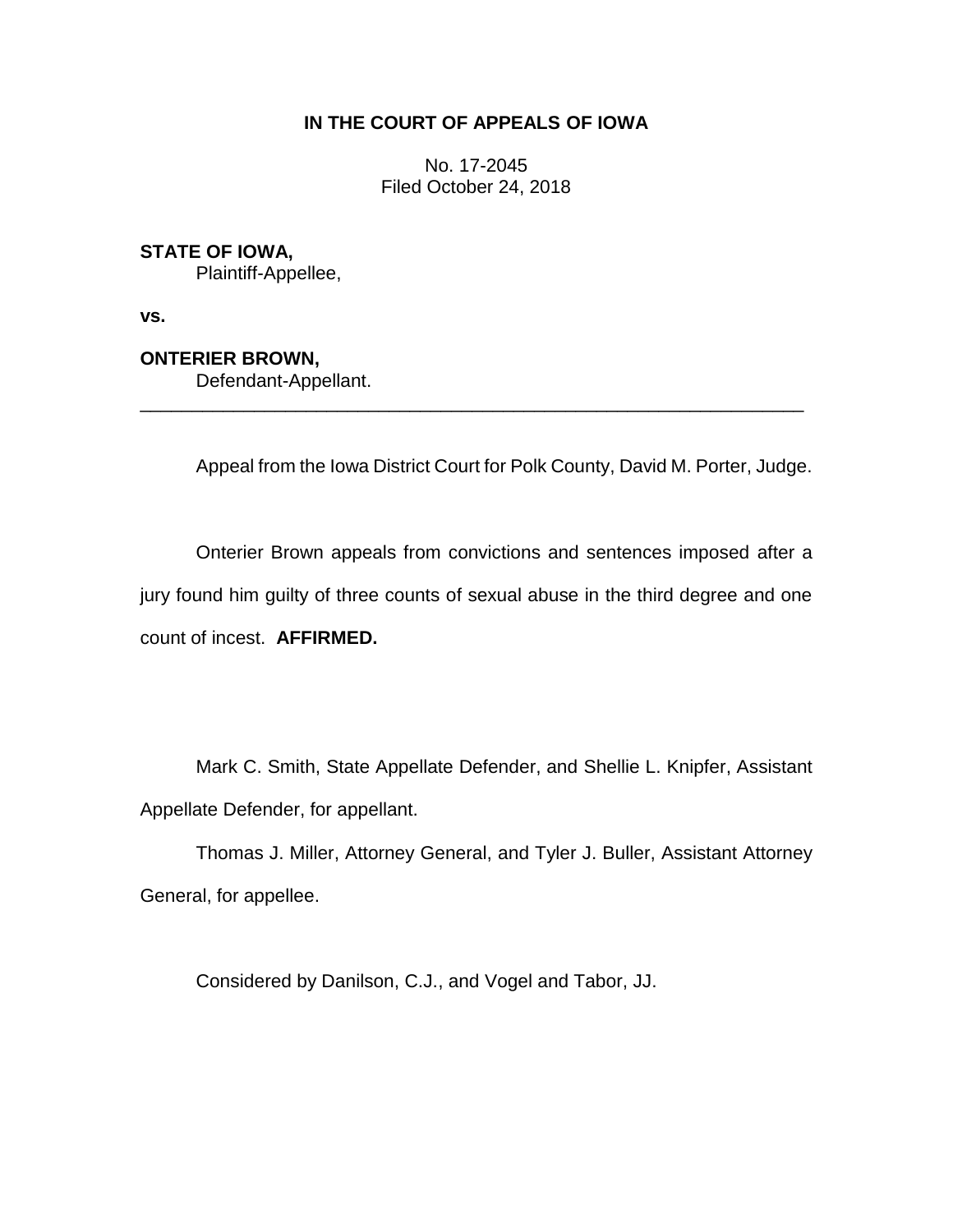#### **DANILSON, Chief Judge.**

 $\overline{a}$ 

Onterier Brown appeals from the convictions and sentences imposed after a jury found him guilty of three counts of sexual abuse in the third degree, in violation of Iowa Code section 709.4(1)(a), and one count of incest, in violation of section 726.2, for conduct alleged to have occurred between June 2013 and May 2015. <sup>1</sup> At trial, he admitted he fathered the complainant's child, but denied the sexual conduct was "against the will of" the complainant. The jury found otherwise, and the court imposed consecutive sentences totaling thirty-five years.

On appeal, Brown first contends the district court abused its discretion in denying his objection made pursuant to Iowa Rule of Evidence 5.404(b) and allowing the State to present evidence Brown had sexual intercourse with the complainant on several more occasions than the charged offenses. Brown also asserts the State failed to prove the sex acts were performed "by force or against the will of" the complainant.

Iowa Rule of Evidence 5.404(b)(1) prohibits the use of "[e]vidence of a crime, wrong, or other act . . . to prove a person's character in order to show that on a particular occasion the person acted in accordance with the character." However, such evidence "may be admissible for another purpose such as proving motive, opportunity, intent, preparation, plan, knowledge, identity, absence of mistake or lack of accident." Iowa R. Evid. 5.404(b)(2). Moreover, Iowa Code section 701.11 provides that in cases involving sexual abuse, other incidents of

<sup>1</sup> The relevant provisions of the code were substantively unchanged from 2013 to 2015 so we refer to the 2015 version.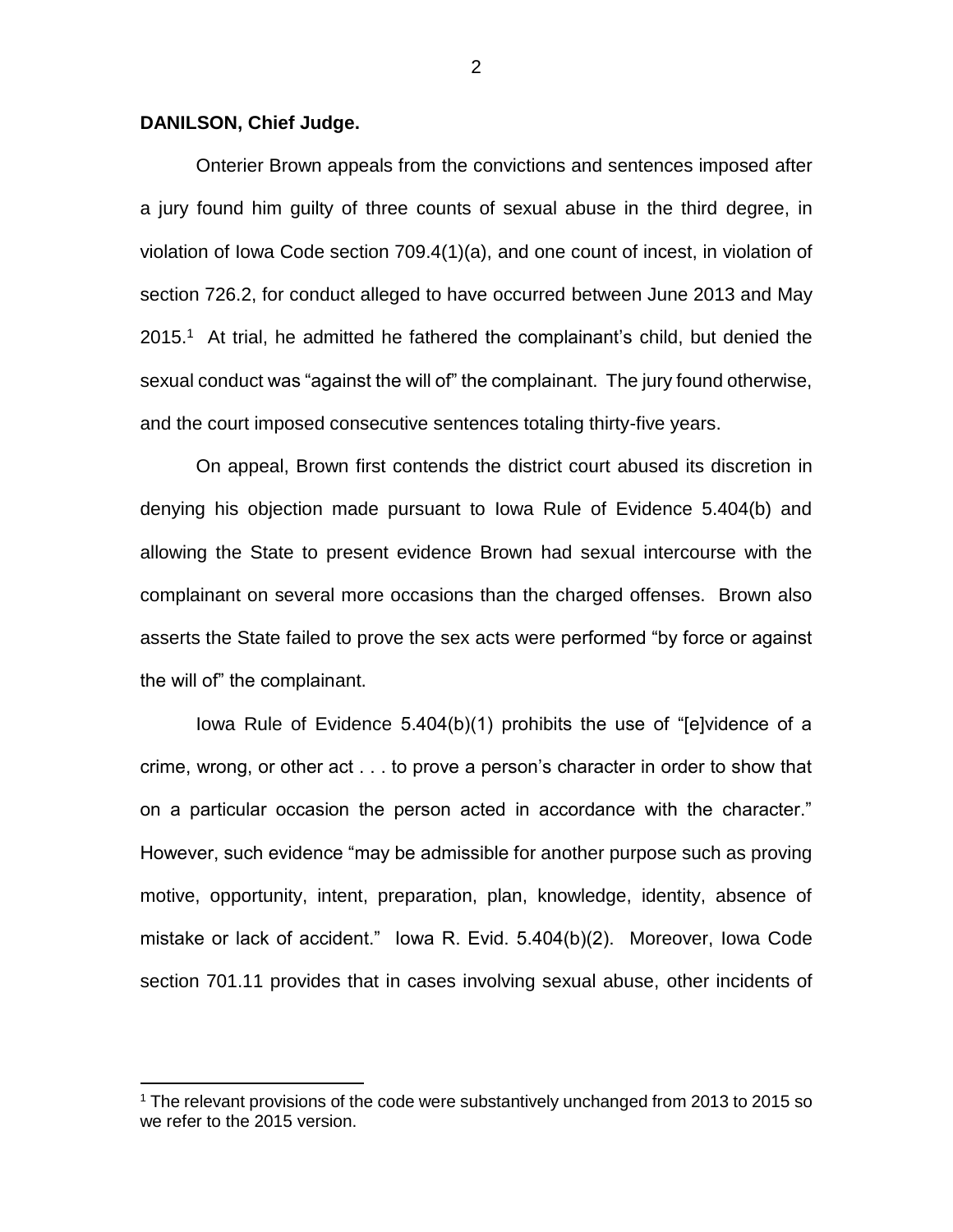sexual abuse may be introduced so long as the probative value is not substantially outweighed by the danger of unfair prejudice.

Brown acknowledged consent would be an issue and that the other sexual conduct could be relevant to the issue of consent. *See State v. Reyes*, 744 N.W.2d 95, 102 (Iowa 2008) (concluding "[t]he existence of prior sexual abuse involving the same alleged perpetrator and victim, however, has relevance on the underlying criminal charge because it shows the nature of the relationship between the alleged perpetrator and the victim"). However, he argued the evidence was unfairly prejudicial. The district court engaged in the appropriate balancing test and determined the evidence was relevant to the issue of consent and the relationship of the defendant to the complaining witness, and was not unfairly prejudicial. *See State v. Larsen*, 512 N.W.2d 803, 808 (Iowa Ct. App. 1993) (finding other acts of sexual abuse with same victim "did not involve conduct any more sensational or disturbing" than the charged crime, and exclusion was not warranted under rule 5.403). Although we would encourage the use of a limiting instruction under these facts, we find no abuse of discretion. *See State v. Putnam*, 848 N.W.2d 1, 7 (Iowa 2014) (discussing standard of review).

Brown argues there is insufficient evidence that the sexual acts were "against the will of" the complaining witness. It is not necessary in Iowa to establish physical resistance to show that an act of sexual abuse was committed by force or against the will of the person. Iowa Code § 709.5. "[P]sychological force or inability to consent based on the relationship and circumstance of the participants may give rise to a conviction under the 'against the will' element of section 709.4(1). This statutory element considers all circumstances that establish actual nonconsent,